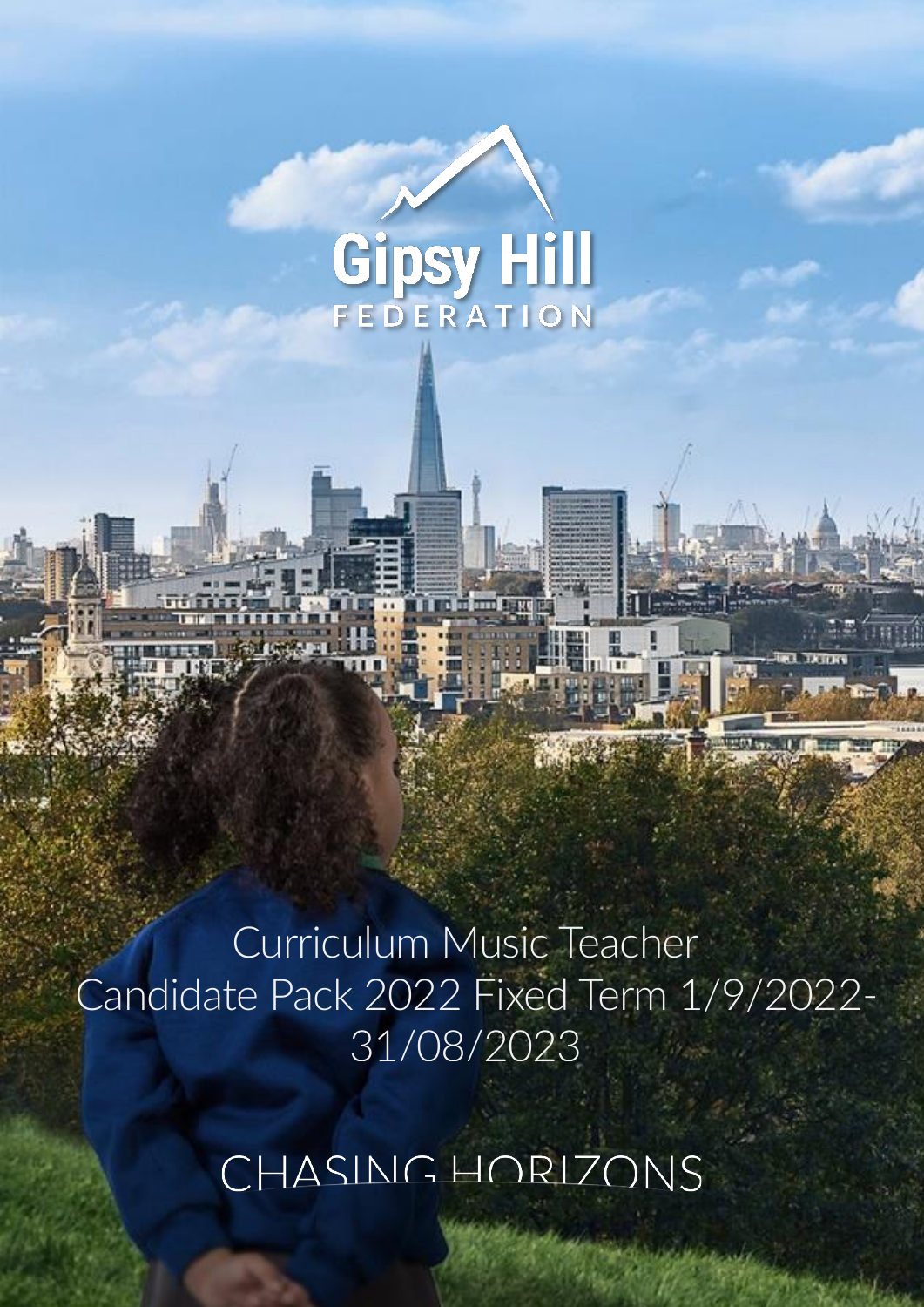## Gipsy Hill Federation Primary schools within the borough of Lambeth:

London SE27 9NP

London SE19 1PA

Abbots Park London SW2 3PW

London SW4 8LD

#### Primary school in the borough of Southwark: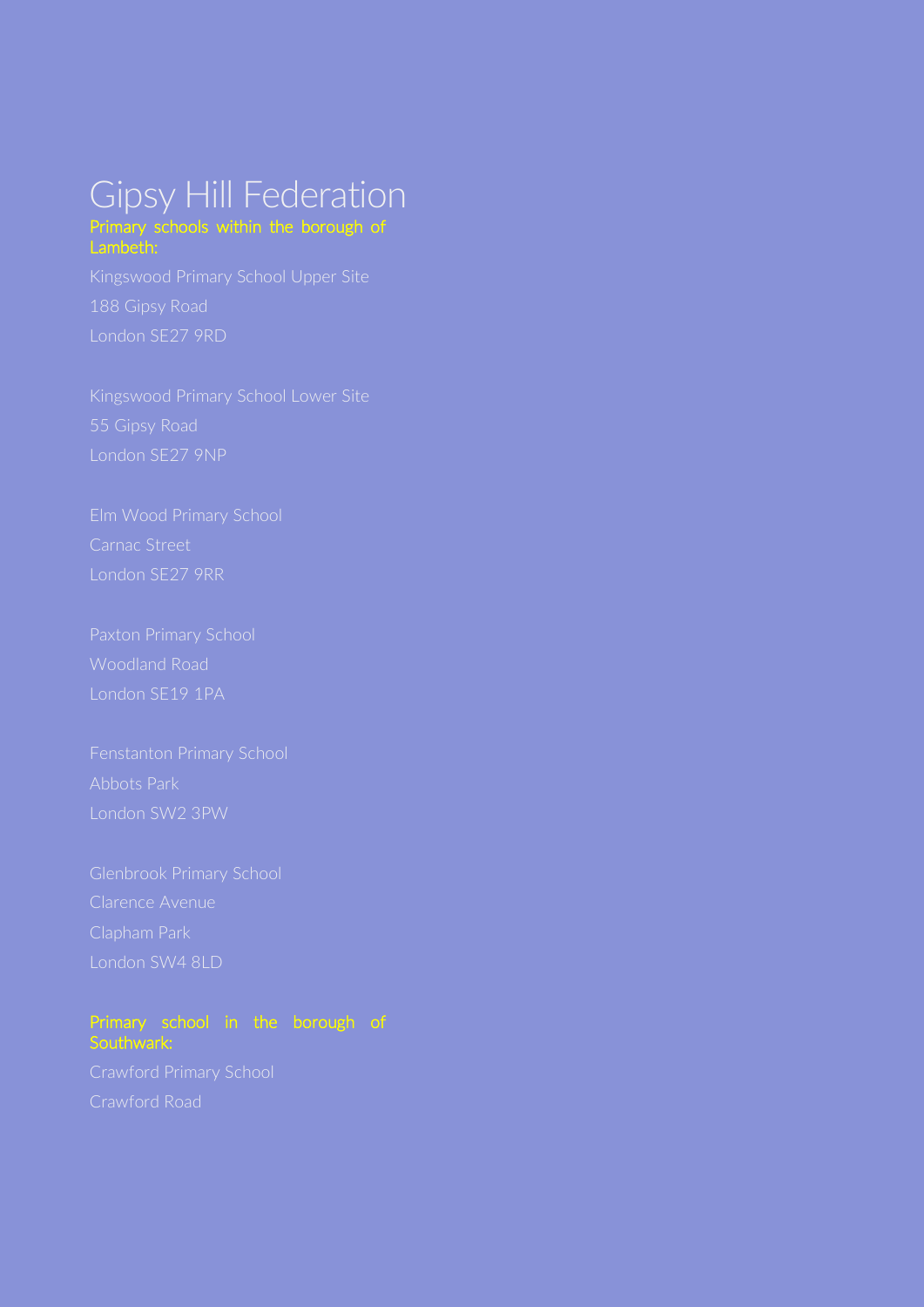## Federation Vision

Our Federation recognises the potential of every individual to achieve excellence. We strive to positively address underachievement and have very high expectations for all members of our school community. We work hard to creatively remove barriers to achievement and raise esteem. We are determined to create a true culture of "learning for all" through meaningful partnerships with the whole Federation community.

Everyone works to provide a welcoming, calm, happy and purposeful atmosphere. Consideration, encouragement of positive role models, respect for others, their property and the environment are our priorities. We aim to deliver a broad, balanced and enriched curriculum in an optimum learning environment that is attractive, stimulating, informative and instils a sense of pride.

From our stated aims, the whole Federation community works to achieve the following objectives:

- A happy, calm and nurturing Federation community;
- A highly stimulating learning environment;
- Mutual respect and understanding;
- An inclusive education free from discrimination;
- Encouragement to make informed and responsible choices about how we behave and the impact of this on others;
- Very high standards and expectations / intolerance of underachievement;
- Access to an exciting, progressive and varied curriculum;
- Development of self-motivation, independence, positive attitudes and confidence, and provide positive and diverse role models. There will be clear evidence of these objectives around the whole school. All adults working here must share, understand and demonstrate the practise of them.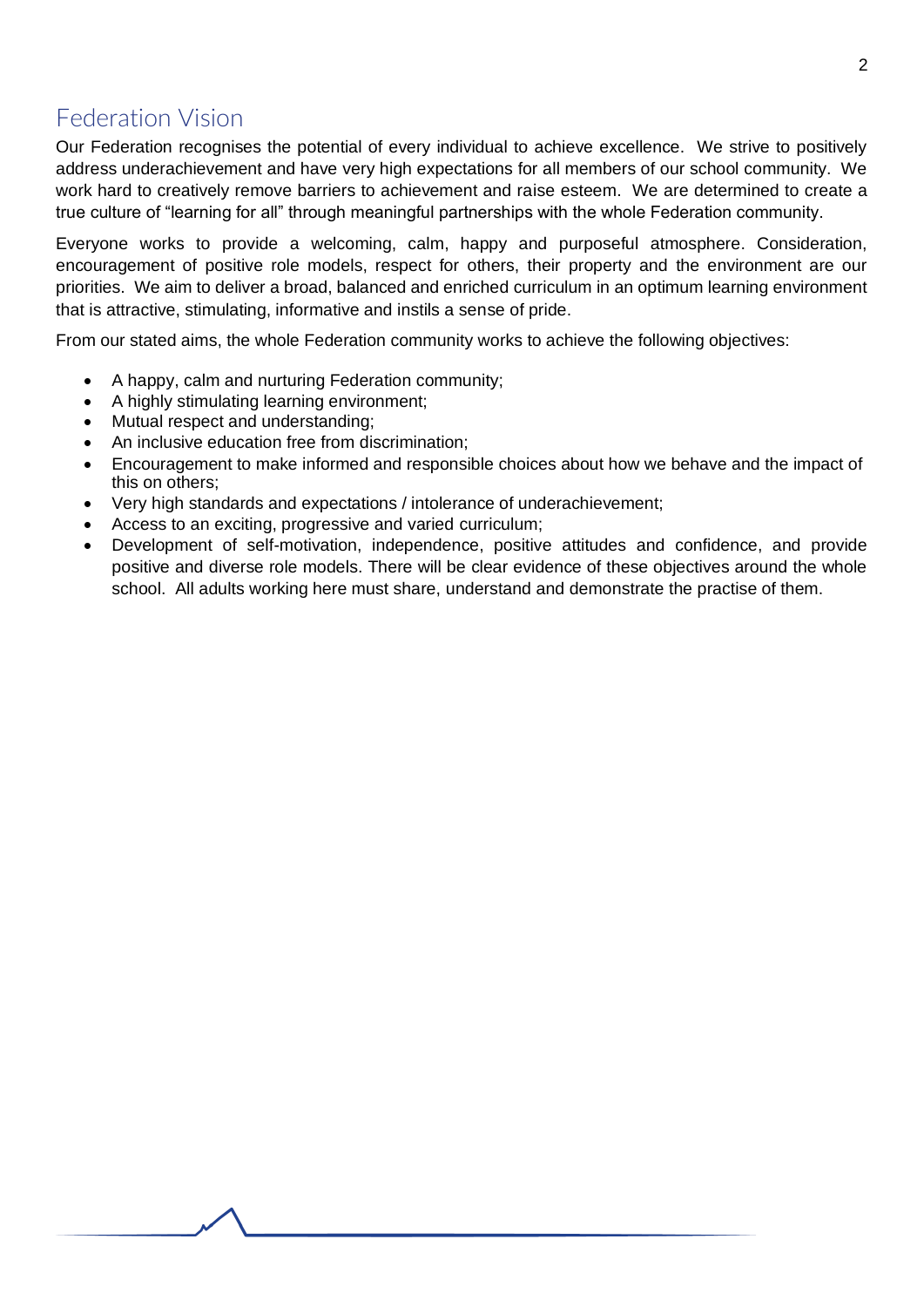# Job Description including Main Duties and Responsibilities

| Start date           | 1st September 2022                                                    |
|----------------------|-----------------------------------------------------------------------|
| Salary               | UQT Scale / Main Scale (Inner London)                                 |
| Pension              | <b>Teachers' Pension</b>                                              |
| Contract             | Fixed Term until 31/07/2023                                           |
| Responsible to       | Director of Music / Head Teachers                                     |
| Other Benefits       | Contribution to eye care, Annual season ticket loan and cycle scheme. |
| Application deadline | 12 noon, Wednesday 6 <sup>th</sup> July 2022                          |
| Interview date       | Monday 11 <sup>th</sup> July 2022                                     |
|                      |                                                                       |

Completed application should be sent to: [recruitment@ghf.london](mailto:recruitment@ghf.london)

# Purpose of Job

- To provide for the educational, social, moral, spiritual and cultural development for each individual child in the class.
- To inspire pupils of all abilities in your class through highest possible quality of teaching and learning opportunities underpinned by excellent, thoughtfully differentiated and personalised curriculum planning.
- To create and maintain an optimum classroom learning environment that reflects outstanding quality of provision across the school and Federation.
- To mark and respond to pupils' learning in a way that reflects highest quality provision, raises selfesteem and accelerates their progress.
- To enable our Federation Vision to become a reality for every pupil.

#### Curriculum Music Teacher

- Whole class curriculum music lessons (including whole class ukulele).
- School performances.
- Weekly Singing Together.
- Musical productions and contribute to leading ensembles.
- Support our Director of Music to co-ordinate all peripatetic instrumental tuition.
- Make a significant contribution to organising music-focussed trips and liaising with partner arts organisations.
- Ensure that the profile of music across all Federation sites is extremely high and that provision is of baseline outstanding quality.

# Exercise of Particular Duties

The conditions of employment of teachers, taken from the School Teachers' Pay and Conditions Document (2015 and updates every year), specifies the professional duties required to be carried out by all teachers. In addition "a teacher employed as a teacher in a school shall perform, in accordance with any directions which may be reasonably given to him by the Headteacher from time to time, such particular duties as may reasonably be assigned to him."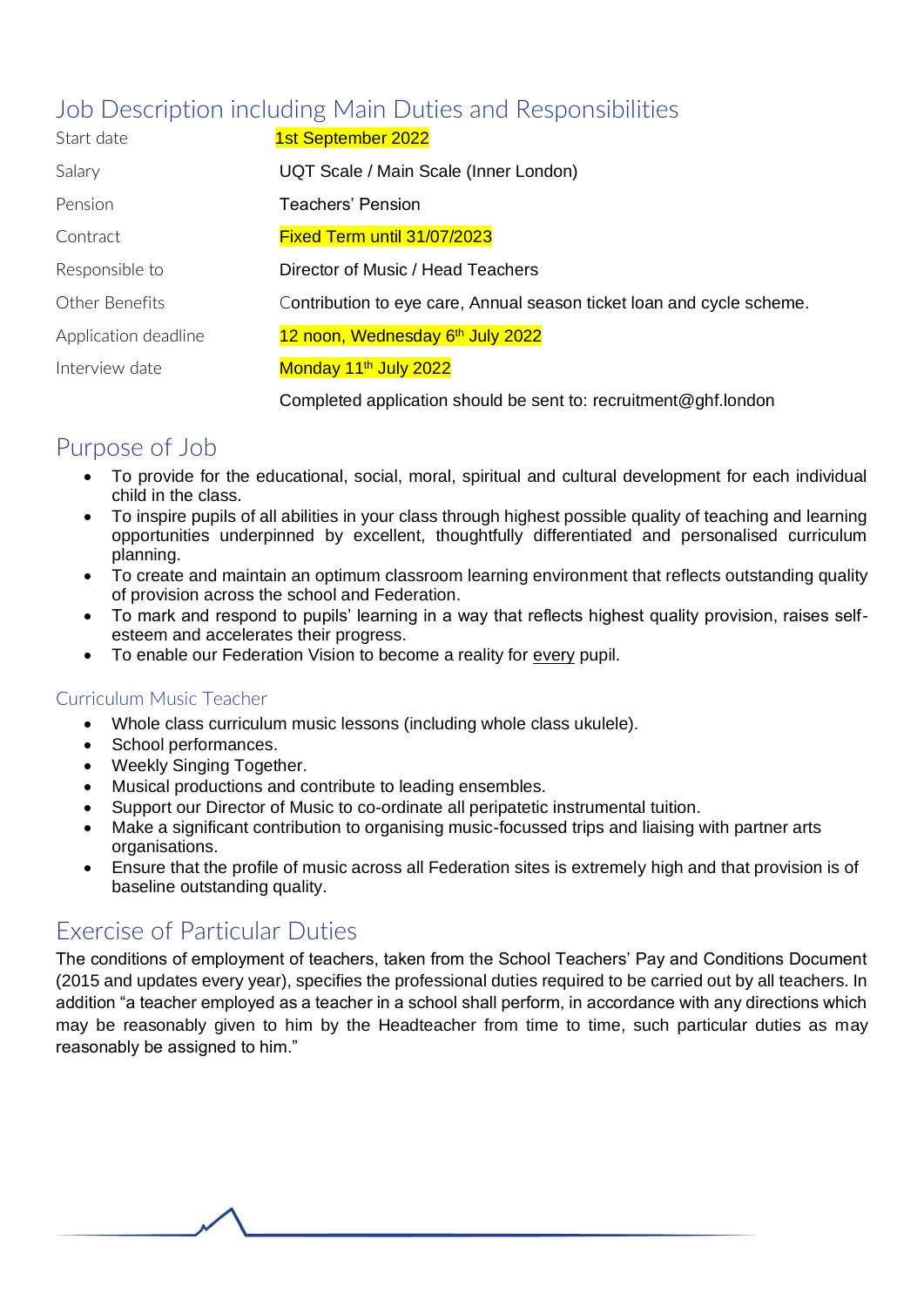# Person Specification

#### Essential Requirements

- 1. British Qualified Teacher Status or a UK recognised music degree preferred.
- 2. Extensive and secure knowledge of primary and Early Years practice for music. Evidence of high quality teaching and reflective practice.
- 3. Fluent music notation reader and Piano accompanying skills.
- 4. An ability to demonstrate high level skills in classroom organisation and management leading to the promotion of very good behaviour and discipline in school.
- 5. Ability to establish an optimum learning environment for pupils (through highly stimulating displays, quality labelling and a high level of organisation and tidiness)
- 6. Computer literate and fluent in using an interactive whiteboard (or willingness to learn and be supported in using ICT to support pupils' musical development).
- 7. A full understanding of the National Curriculum for music and its implementation.
- 8. An ability to differentiate the music curriculum leading to high levels of achievement for children who have a diversity of needs and interests.
- 9. An awareness of recently published material eg. National initiatives and strategies for music
- 10. A commitment to the wider development of the school, its pupils, parents and local community.
- 11. An ability to establish good working relationships with colleagues and pupils.
- 12. A strong commitment to Equal Opportunities.
- 13. Strong desire to learn and grow professionally.

## The Interview Process

Our interview process consists of three parts:

Lesson observations teaching a whole class curriculum music (30mins)

Reflection on observation lesson (10min)

Interview (30 min)

# How to Apply

Please email your completed application form and supporting statement to [recruitment@ghf.london](mailto:recruitment@ghf.london)

Shortlisted candidates will be notified by email. Unfortunately, due to the very high level of response we receive for posts in our Federation, we are unable to inform applicants if they have not been shortlisted and feedback will only be provided if you have had an interview.

## National Standards for Teachers

Teachers' Standards is the core document for practising teachers at Gipsy Hill Federation and defines their daily role and responsibilities. The Standards encompass teachers' job descriptions, reflect the school SIP and constitute the framework for our Performance Management.

# Equal Opportunities

Gipsy Hill Federation is an equal opportunity employer. We welcome applications from all suitable candidates, regardless of race, gender, sexual orientation, disability or age. All applications are treated on merit.